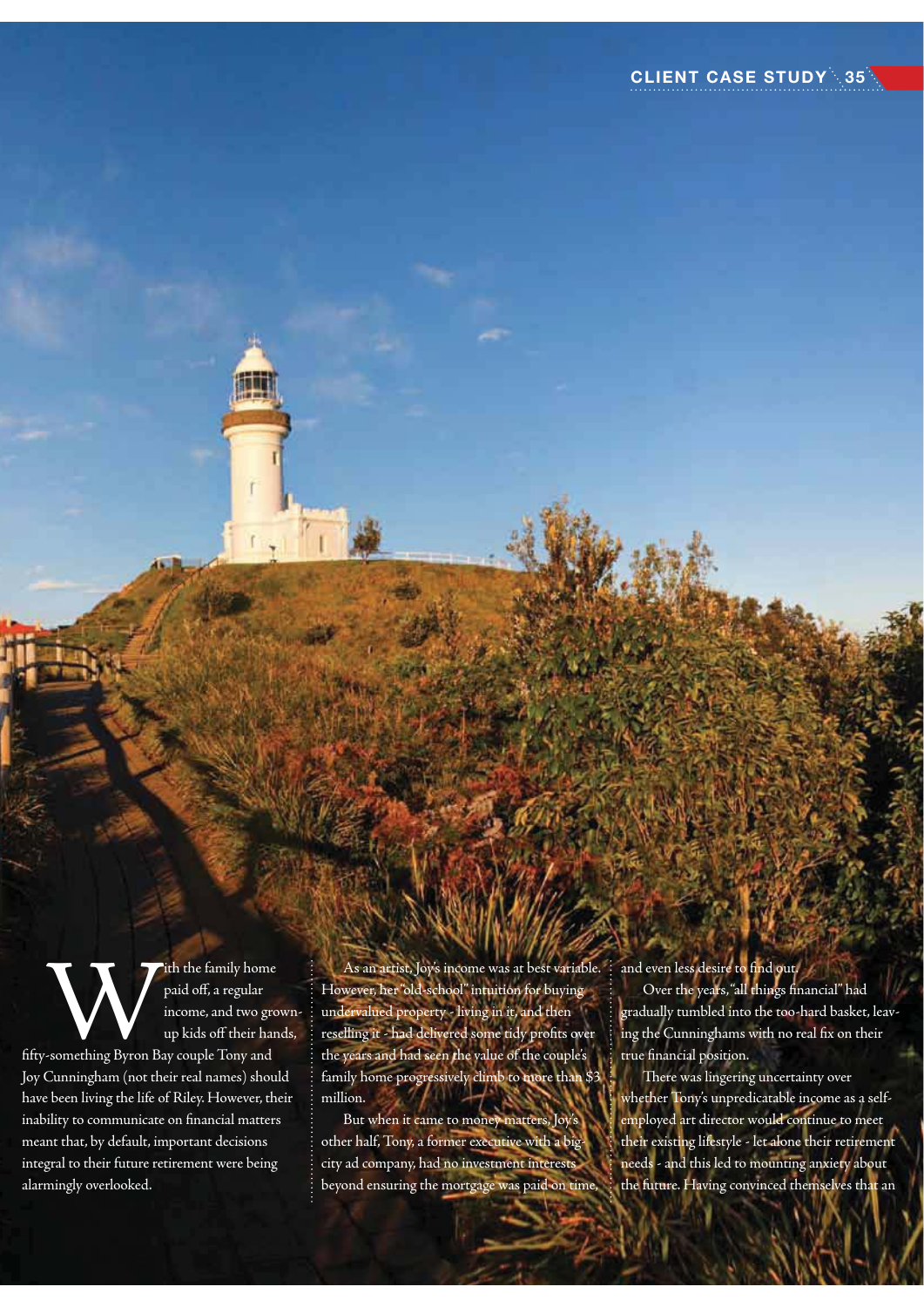**36 CLIENT CASE STUDY** 

eventual depletion of savings would force them to sell the family home to fund their retirement, in July 2008 Joy finally called on an acquaintance, financial planner Christoph Schnelle, for help.

Adding considerably to the Cunninghams' anxiety was the GFC which, unbeknown to them at the time, had reduced the value of their managed funds by nearly half.

"By engaging Christoph as a conduit between Tony and myself, I hoped we would begin to heal the rift in our ability to communicate on financial matters," Joy says.

Beyond a modest sum of \$25,000 invested with St George Bank in cash, Tony held Platinum Japan and Platinum Healthcare funds (outside super), plus MLC MasterKey super.

Schnelle says: "In addition to not knowing how much money they'd lost, Tony's indifference towards financial matters made it impossible for them to have a meaningful discussion with each other about finances, let alone a third party."

#### **CLARITY AND GUIDANCE**

While their financial position wasn't as dire as their anxiety levels would have suggested, what the Cunninghams lacked most, Schnelle says, was both clarity and a tangible road map that would deliver on stated retirement goals.

"It became clear very quickly that 90 per cent of the Cunninghams' solution was more about clarity and guidance than hitching their fortunes to any particular product," says Schnelle.

He also knew how important it was for Joy and Tony to keep things simple.

Not only did Tony want to keep working, adds Schnelle, but it was the most obvious way of maintaining their required income of around \$75,000 annually.

"The transparency of knowing where they were financially gave Tony and Joy a new lease of life, and this improved their overall emotional and physical wellbeing," recalls Schnelle.

#### **MINIMISING EXPOSURES**

In July 2008, Schnelle recommended rolling over Tony's two Platinum funds and his Master-Key super balance into a new BT SuperWrap pension account - giving it a combined value of

around \$500,000.

As an Australian couple still only in their late 50s, Schnelle regarded their over-exposure to Japan and health care as far too imbalanced.

And while Schnelle rates MLC MasterKey highly, he says lower fees and an expectation of higher long-term returns made the combination of Dimensional and Vanguard a preferred option. But with the timing clearly against them, it was decided that the best short-term solution was to hold around \$420,000 of the fund proceeds in bonds and cash, in a Dimensional bond fund, and \$80,000 in cash, within the pension account.

 "Given that the global economy had just gone to 'hell in a hand-basket', we figured that the smartest thing we could do was protect assets from further downside risk," Schnelle says. "Much to our delight, the Dimensional fixed interest funds sailed through the GFC without a hitch."

In February 2009, with markets looking close to bottom, Schnelle recommended placing 75 per cent of their funds into a Dimensional Australia Core Equity BT Wrap, and 25 per cent into Dimensional Five Year Fixed Interest. Franking credits, together with a share buyback, added an extra 2.4 per cent to what was already an attractive return.

While at the time things looked bad worldwide, Schnelle took the view that Australia's future looked significantly brighter.

"You can benefit from diversification, but not if you diversify into assets that you feel will perform significantly worse," Schnelle recalls. "While it was a decision for the moment, today a more balanced approach could be better."

# **LOW HANGING FRUIT**

With markets looking significantly undervalued early in 2009, Schnelle says going back into shares appeared to be a smart move. By rolling over an additional \$115,000 that Joy had accumulated within her MasterKey personal super fund - previously undisclosed to Schnelle - into an allocated pension, Schnelle also managed to provide her with an additional \$375 in monthly income.

# **THE PLANNER**

## **Christoph Schnelle**

Director - In Your Interest **Financial Planning Authorised Representa**tive of FYG Planners Pty Ltd Brisbane QLD and **Burringbar NSW** 



Schnelle is an authorised representative of licensed dealer group, FYG Planners Pty Ltd. Prior to moving north, he resided in Sydney where he founded and ran a multi-million-dollar publishing and technology company. A financial planner since 2005, Schnelle has an Advanced Diploma in Financial Planning.

#### **Advice structure**

With clients straddling all walks of life, spread right across the country, Schnelle offers a full fee-based financial planning service for everyone from high-net-worth investors through to those with little or nothing to invest. Based on the level of complexity, clients pay between \$1000 and \$6000 for a financial plan, plus an annual fee based on 0.75 per cent of assets under advice.

### **History**

Byron Bay couple Tony and Joy Cunningham gravitated from being casual acquaintances of Schnelle's within the same social circle in 2005 to clients of Schnelle's two years later. Given the communication impasse they had reached when it came to discussing financial matters, the Cunninghams looked to Schnelle for a reality check on their overall financial wellbeing. Having convinced themselves that they would eventually run out of money, the Cunninghams' key concern was when they'd have to sell the family home and start living off the proceeds.

#### **Strategy**

Given their yen for the simple life, much of Schnelle's brief from the Cunninghams focused on a "back to basics" insight into their true financial position. Whatever issues needed addressing as a result of Schnelle's fact-finding, his next brief was to recommend solutions that were easy to comprehend, and hassle-free to both implement and maintain.

"The value provided by me as a financial planner was more about acting as a channel through which Tony and Joy could re-establish common ground on financial matters, rather than simply pushing them into different and potentially complex products," says Schnelle.

Meanwhile, with Tony's pension portfolio now worth around \$590,000, the allocated pen-